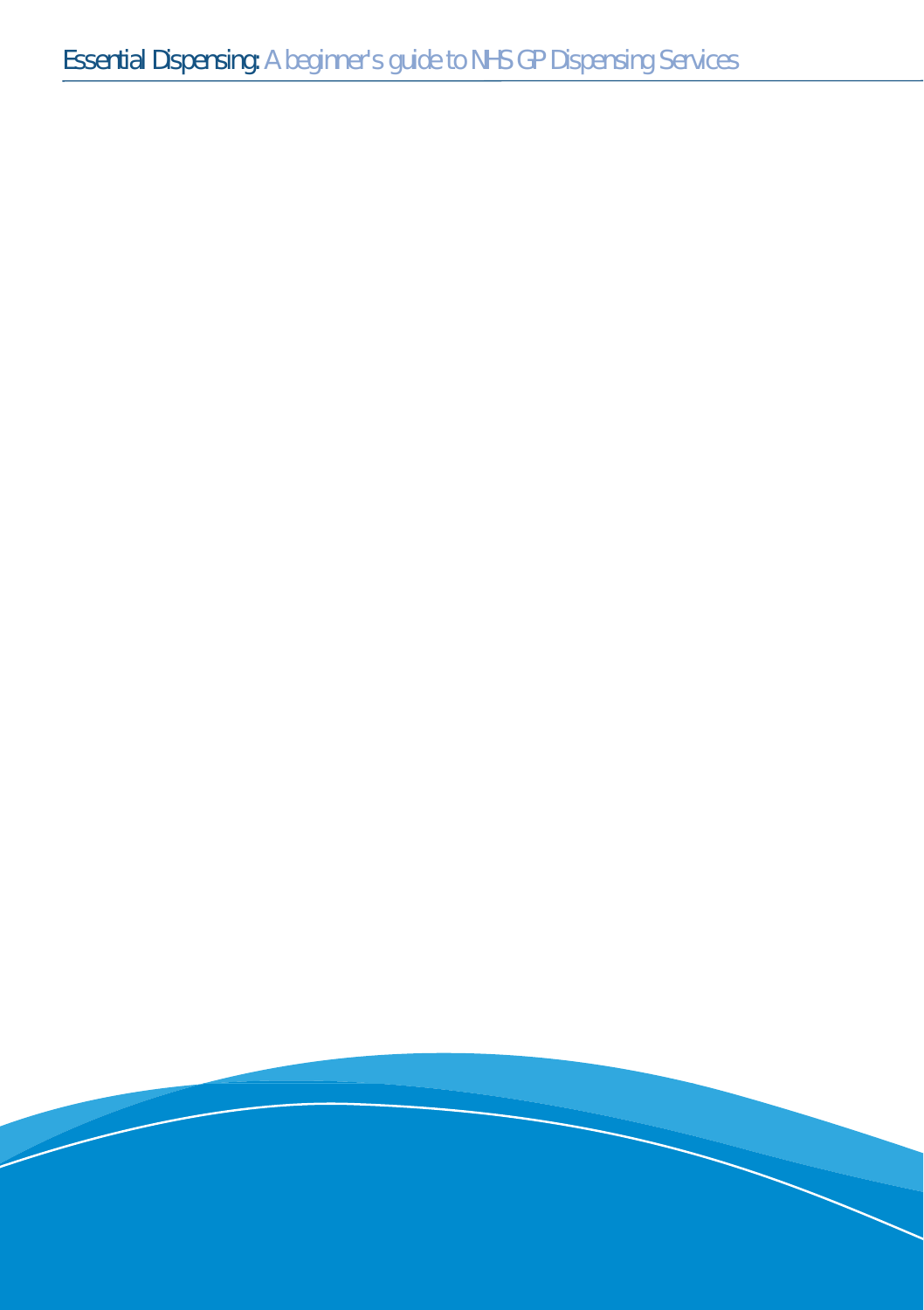## **Join the DDA NOW!**

## **Free DDA membership until the end of 2014 is just one of the many good reasons to join the Dispensing Doctors' Association now.**

**The Dispensing Doctors' Association** is the only organisation to specifically represent the interests of dispensing doctors and their patients.

DDA Membership entitles practices to access the help and support of the DDA Office and of the DDA GP Board Members, all of whom have first-hand experience of dispensing practice.

Membership also entitles practices to access a wealth of free resources; free to members, for example, is this new 2014 Essential Dispensing Guide, priced at £9.99 to non-members, which is designed to give basic but vital information for new (and not-so-new) dispensing practices.

Other free benefits of membership include dispensing and practice resources and guidance, including free downloadable template Standard Operating Procedures, and free DSQS support resources, free dispensary training materials and lobbying resources, free staff job descriptions, and CD Registers.

Membership also gives members exclusive access to purchase and reimbursement price analysis, as well as the daily news and urgent email broadcast services available on the newly relaunched DDA website, www.dispensingdoctor.org.

Members can also take advantage of the annual DDA Conference, including exclusive member-only content. In 2015, this will take place on October 21-22 alongside the Best Practice Show at the NEC Birmingham.



To contact the DDA office: Tel: **0330 333 6323** Email: **office@dispensingdoctor.org** Web: **www.dispensingdoctor.org**

**The DDA is here to serve you: WE INFORM WE ADVISE WE EDUCATE WE REPRESENT**

## **So, don't delay, sign up today!**